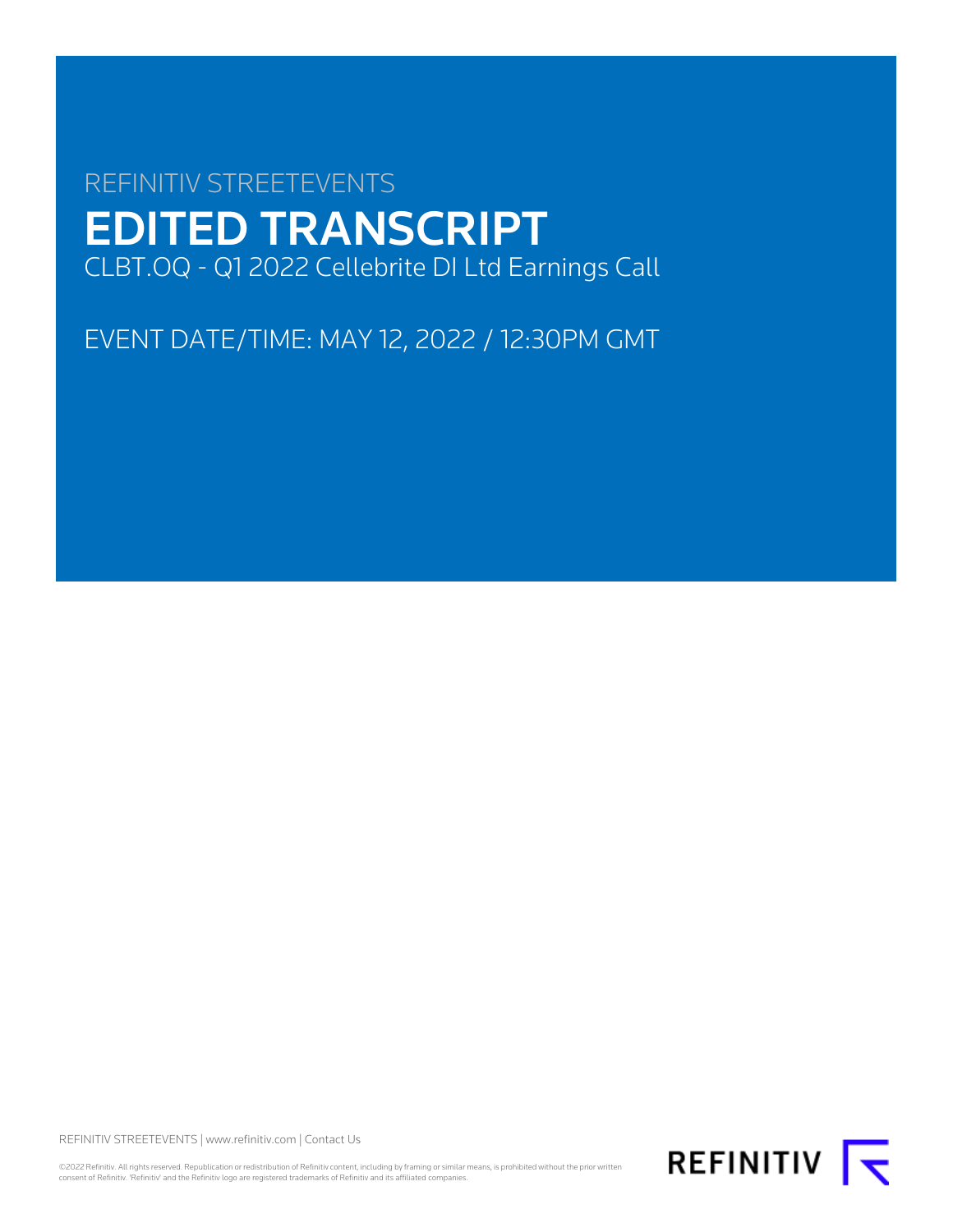# **CORPORATE PARTICIPANTS**

**[Anat Earon-Heilborn](#page-1-0)** Cellebrite DI Ltd. - VP of IR **[Dana Gerner](#page-3-0)** Cellebrite DI Ltd. - CFO **[Yossi Carmil](#page-1-1)** Cellebrite DI Ltd. - Founder, CEO & Director

# **CONFERENCE CALL PARTICIPANTS**

**[Jamie Shelton](#page-5-0)** Deutsche Bank AG, Research Division - Research Associate

**[Michael Louie DiPalma](#page-6-0)** William Blair & Company L.L.C., Research Division - Analyst

**[Tomer Zilberman](#page-5-1)**

# **PRESENTATION**

#### **Operator**

Good day, and thank you for standing by. Welcome to the Cellebrite Q1 '22 Earnings Call. (Operator Instructions) Please be advised that today's conference is being recorded. (Operator Instructions)

<span id="page-1-0"></span>I will now like to hand the conference over to your speaker today Anat Earon-Heilborn. Please go ahead.

#### **Anat Earon-Heilborn** - Cellebrite DI Ltd. - VP of IR

Thank you, Sandra. Welcome to Cellebrite's First Quarter 2022 Financial Results Earnings Call. Joining me today are Yossi Carmil, Cellebrite's CEO; and Dana Gerner, Cellebrite's CFO. This call is being recorded, and a replay of the recording as well as of the presentation that accompanies this call will be made available on our website shortly after the call.

A copy of today's press release and financial statements, including GAAP to non-GAAP reconciliations as well as supplemental and financial information for the first quarter are available on the Investor Relations website at investors.cellebrite.com. Statements made during this call that are not statements of historical facts constitute forward-looking statements. All forward-looking statements are subject to risks, uncertainties and other factors that could cause matters expressed or implied by those forward-looking statements not to occur.

They could also cause the actual results to differ materially from historical results and/or from forecasts. Some of these forward-looking statements are discussed under the heading Risk Factors and elsewhere in the company's annual report on Form 20-F filed with the SEC on March 29, 2022, as amended on April 14, 2022. The company does not undertake to update any forward-looking statements to reflect future events or circumstances.

<span id="page-1-1"></span>Please note that in the coming weeks, management will participate in a number of investor conferences as detailed in today's press release. Please visit the Events Section of the Investors website to access webcast of our presentations at these conferences where applicable.

With that, I'd like to turn the call over to Yossi Carmil, Cellebrite's CEO.

# **Yossi Carmil** - Cellebrite DI Ltd. - Founder, CEO & Director

Thank you, Anat, and thank you all for joining us. I would like to focus in this call on 3 main topics. First, our strong results for the quarter; second, the healthy market environment; and third, the substantial growth potential we have within our existing customer base.

We are excited to report a strong start to the year, delivering strong growth on top of an already robust comparable quarter last year.

 $\supset$ 

REFINITIV STREETEVENTS | [www.refinitiv.com](https://www.refinitiv.com/) | [Contact Us](https://www.refinitiv.com/en/contact-us)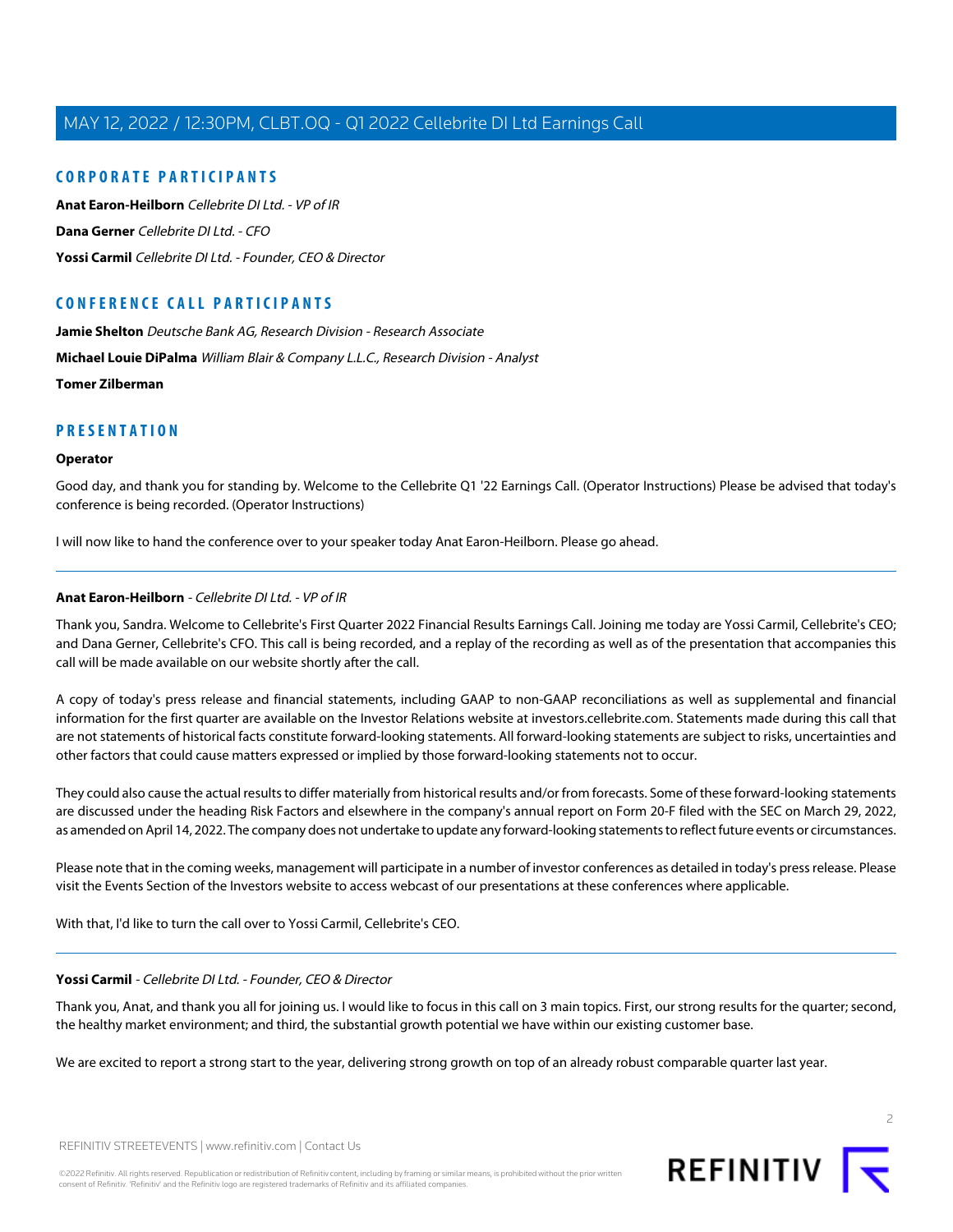We are pleased to report that ARR increased 33% year-on-year and reached \$201 million and revenue increased 17% and reached \$62.4 million. This puts us on track to deliver on our targets for the full year and on our long-term growth objectives. Next, our successful execution was also reflected in a net retention rate of 128% as of the end of March. This is the 13th consecutive quarter with NRR higher than 120%, and we are very pleased with the strength of this metric. And moreover, during the quarter, we booked 18 deals larger than \$0.5 million compared with 17 such deals in Q1 '21, driven by wider adoption of our digital intelligence suite of solutions.

Now, our performance reflects our position as a leading vendor in a growing and healthy market. Our growth is a result of 2 main pillars.

The first is providing law enforcement agencies the broadest, deepest and most innovative digital intelligent suite of solutions on the market. Our solution provides digital evidence collection, review, investigative analytics, investigative management and relevant services, addressing the entire value chain of digital investigations.

The second pillar is our focus on significantly increasing our wallet share within our existing customers.

Now, our go-to-market strategy is designed to leverage Cellebrite's leading market position and strong customer base. Cellebrite has been a driving force in the field of digital collect and review market for many years, and it has always been focused on building a suite of solutions that addresses the needs of hundreds of thousands of investigators, prosecutors and decision-makers in law enforcement agencies.

This digital intelligence suite, which includes collect and review, investigative analytics, digital evidence management, case management and services opens vast opportunities in a very large market, and we believe that we have only scratched the surface of our opportunity in this market. Now given our status as the go-to solution with thousands of law enforcement agencies globally, we believe we are strongly positioned to continue to provide faster, higher effectiveness and more accurate solutions for our broad customer base.

Moving to the second topic on today's agenda, I would like to share our perspective on the market environment. Now over the past few quarters, we have seen a healthy budget environment. This trend continued in the first quarter of 2022, and we expect this to be the case for the rest of 2022. There is a growing pressure on governments to increase police funding to fight crime more effectively and therefore, to deal with the massive growth in digital evidence.

A recent example is President Biden's 2023 proposed budget that includes support for law enforcement, largely at or above 2022 levels.

The willingness to spend in the U.S.A., our main market, reflects an acknowledgment that the fundamental demand drivers for our solutions are continuous. Clearly, the quantity, variety and complexity of digital evidence in investigations are all growing in our world and worldwide customer landscape.

Now in addition, criminals are increasing the use of technology. For example, a few weeks ago, the FBI released its Internet crime report that reveals that the number of Internet crime complaints increased by compounded annual growth rate of 29% over the past 4 years.

Against this backdrop the investigation process must modernize and cannot remain as manual siloed and inefficient as it is. An example that reinforced this necessity is the U.K. Channel 4 News investigation that revealed in late February 2022 that a total of over 21,000 devices, including mobile phones, tablets and computers are waiting to be examined in the U.K. alone.

Now moving to the third topic, let's talk about the substantial growth potential we have within our existing customer base. Now while some customers are more mature than others, essentially all of them are still at the early stages of transforming and modernizing their investigative workflow. Let me now share with you a few examples from the first quarter.

While many agencies continue to focus on adding advanced capabilities at centralized forensic lab sites, a rapidly growing number of forward-thinking agencies are investigating significantly to empower frontline offices in the field. Allowing earlier access to investigative data enables law enforcement to jumpstart investigations. The \$2 million win that we announced in early April with a national police force in EMEA is an example of this type of expansion. The deal reflects one of the largest collection review enterprise deployments to-date, connecting over 100 police stations nationwide.

3

REFINITIV STREETEVENTS | [www.refinitiv.com](https://www.refinitiv.com/) | [Contact Us](https://www.refinitiv.com/en/contact-us)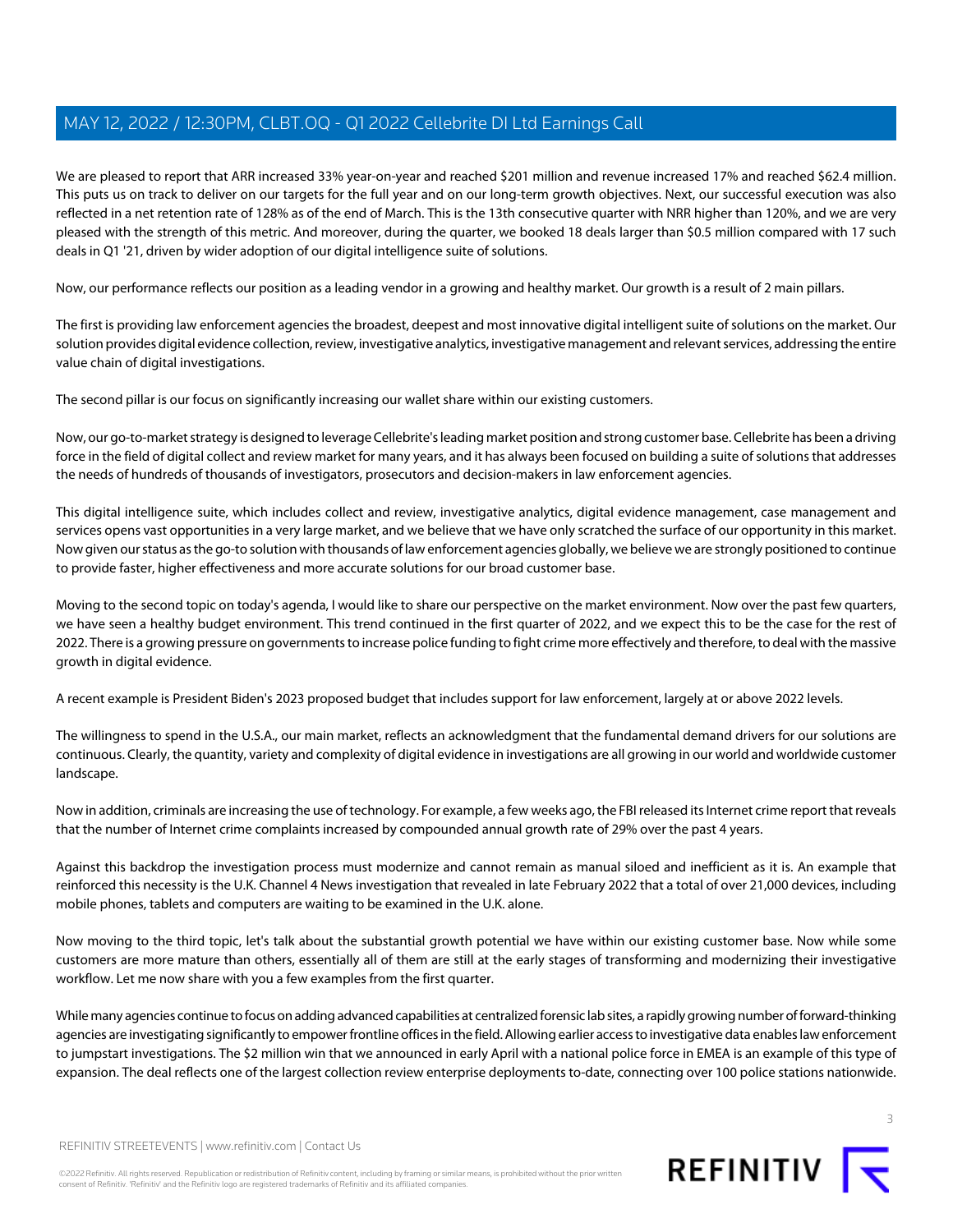Another critical growth vector is modernizing the agency's mode of operation through the adoption of high-end investigative analytics and management solutions. In a deal reaching nearly \$3 million, a national police force purchased from us multiple solutions, including investigative analytics to assist with major investigations in a division specializing in organized and drug-related crime. During the proof of concept, investigators achieved quick actionable intelligence for their investigation. Within a matter of hours, they discovered not only what previously took them approximately 6 weeks, but also identified a new person involved in murder case.

And lastly, our domain expertise and scale of operations make our professional services, which we view as an integral part of our digital intelligence suite of solutions, an additional avenue to increase wallet share. In Q1, a large municipal police force engaged with us to help it overcome its digital device backlog through outsourcing advanced collection services at a scope of approximately \$700,000.

Now let's talk about what we do to ensure we continue to realize this massive growth potential and our progress on the plan for 2022 we articulated on our last call.

First, we continue to invest in our go-to-market as planned, in order to develop close and direct relationship with an even larger number of customers.

To that end, we assigned senior account executives to dozens of additional large customers. Now this facilitates higher level of discussions with senior officers that have the mandate to implement digital transformation within the organization.

In addition in Q1, we launched customer councils, which are forums comprising senior decision makers that we intend to convene periodically to exchange ideas on digital intelligence matters. Further, we believe this type of interaction will cement our thought-leadership position in the market.

We continue to invest in our offering in order to expand the suite of solutions and capture an even bigger share of the investigation-related spending.

We highlighted on our last call the need to bring advanced access capabilities to the broader customer base, not just the large law enforcement agencies. As we speak, our team is at Techno Security, one of the leading trade shows in our space, showcasing our premium-as-a-service, our cloud-based collective review solution. This is a flexible licensing option that allows law enforcement agencies of all sizes to access our most cutting-edge technology through a cost-effective cloud-based solution. We are glad to bring our most advanced capabilities to more customers and help them protect and save lives.

And last, we are pleased to announce the collaboration with Chainalysis, which will bring to our customers an integrated block-chain analysis, enriching investigations with information about transactions or networks related to cryptocurrency. Now such partnerships help us ensure that we offer a truly comprehensive digital intelligence suite and bolster our streamlined end-to-end investigative solution, and we intend to continue and pursue additional integration and cooperation opportunities in the future.

So in summary, we are very pleased with the performance in our first quarter of 2022. Our market position is strong and opportunities in front of us are vast. IDC recently validate our position as a market leader in its first ever marketscape for digital forensics. The report is an acknowledgment that the digital forensics discipline as part of the broader digital intelligence market has reached a new level of maturity. And it is a testament for our leadership, cutting-edge technology and domain expertise. It also reflects the crucial and expanding role we play in safeguarding public safety around the world.

<span id="page-3-0"></span>And with that, I will turn the call to Dana.

# **Dana Gerner** - Cellebrite DI Ltd. - CFO

Thank you, Yossi. As Yossi said, ARR grew 33% year-on-year, reaching \$201 million by the end of March 2022. The main driver for ARR growth is once again the expansion within existing customers, representing 33% year-on-year growth. Yossi gave a few examples on how we sell more



©2022 Refinitiv. All rights reserved. Republication or redistribution of Refinitiv content, including by framing or similar means, is prohibited without the prior written consent of Refinitiv. 'Refinitiv' and the Refinitiv logo are registered trademarks of Refinitiv and its affiliated companies.

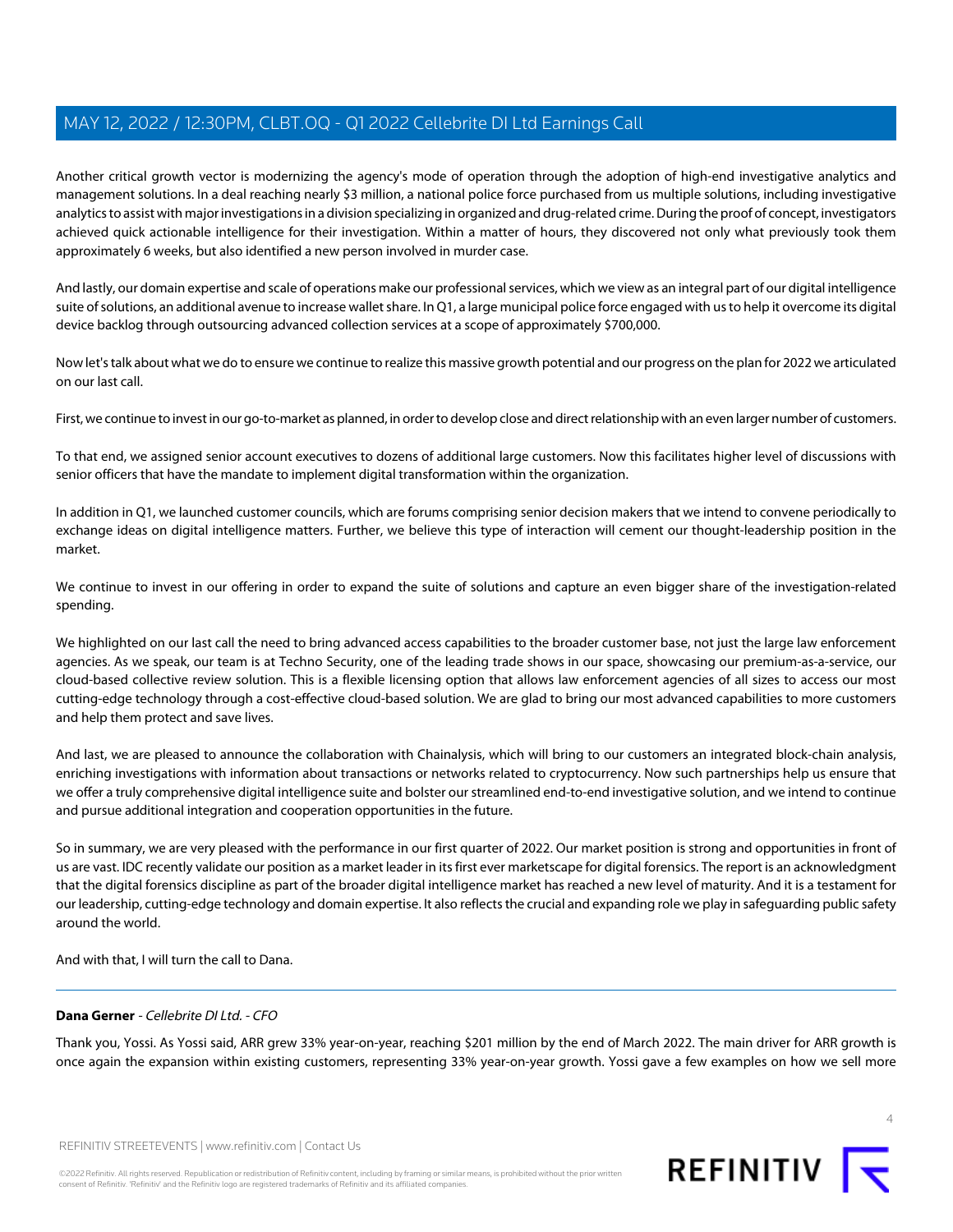licenses and upsell and cross-sell additional solutions to existing customers. All of these examples fall into this bucket. New logo contributed another 5% growth and in addition, price increases and the transition to term license contributed modestly to ARR growth.

Revenue in Q1 was up 17% from the first quarter last year and reached \$62.4 million. The main growth driver continues to be total subscription revenues that increased 19% year-on-year. Total subscriptions represented 77% of the quarter revenue. Subscription licenses are an important growth driver for Cellebrite as it helps create a long-term incentive to increase customer spending with us. For example, one of our largest deals in the quarter was with a customer that was an early adopter of premium subscription when it was introduced in late 2019. In Q1, the customer renewed its subscription for the third time and extended the length of its commitment.

We also saw strong growth in professional services revenue, which was up 64% compared to Q1 last year, reflecting the resumption of in-person training activity. In most countries, we are back to pre-COVID level of activity.

Our GAAP gross margin was 82.4% in Q1, slightly above our expected range of the full year of 80% to 82%.

Moving to operating expenses, I will discuss this on a non-GAAP basis, so the share-based compensation, amortization of intangible assets, acquisition-related expenses and one-time expenses are all excluded.

Non-GAAP operating expenses of \$49 million in the quarter increased significantly compared to Q1 last year, but only marginally on a sequential basis. It reflects our cost structure as a public company, the increased in-person interaction and related travel and our continued investment in our growth. We ended March with 920 employees, up 17% from the end of March last year. We continue to invest in our cutting-edge solutions and go-to-market efforts and expect to end the year with over 1,000 employees.

Adjusted EBITDA in the quarter was \$4.1 million, reflecting a margin of 7%. This is in line with the typical seasonality of our business. Historically, our revenue in the first half of the year accounted for approximately 45% of the full year revenue. Most of our costs increased moderately throughout the year. This creates a sharper seasonality in profitability than in revenue. We are, therefore, on track to meet our full year margin target of 13% to 15%.

Non-GAAP net income in Q1 was \$1.4 million and non-GAAP fully diluted EPS was \$0.01. Operating cash outflow in the first quarter was \$10.5 million, and in the last 12 months, we generated \$25 million of cash inflow. We ended March with approximately \$172 million of cash, cash equivalents and investments.

We are reiterating our financial year 2022 guidance. We maintain our expectation that December 22 ARR will range between \$250 million and \$265 million, up between 34% and 42% from December 21. We also maintain our expectation for full year '22 revenue to range between \$285 million and \$300 million. We expect Q2 revenue to be higher than Q1 revenue and half 2 revenue to be higher than half 1.

We continue to expect gross margins to be between 80% to 82%. As stated, we are on track to meet our adjusted EBITDA outlook of 13% to 15%, which means \$39 million to \$44 million. Margin is expected to be significantly higher in the second half of the year compared to the first half.

With that, I will turn the call to the operator to open the Q&A session.

# **QUESTIONS AND ANSWERS**

#### **Operator**

(Operator Instructions) We have the first question coming from the line of Tal Liani from Bank of America.

5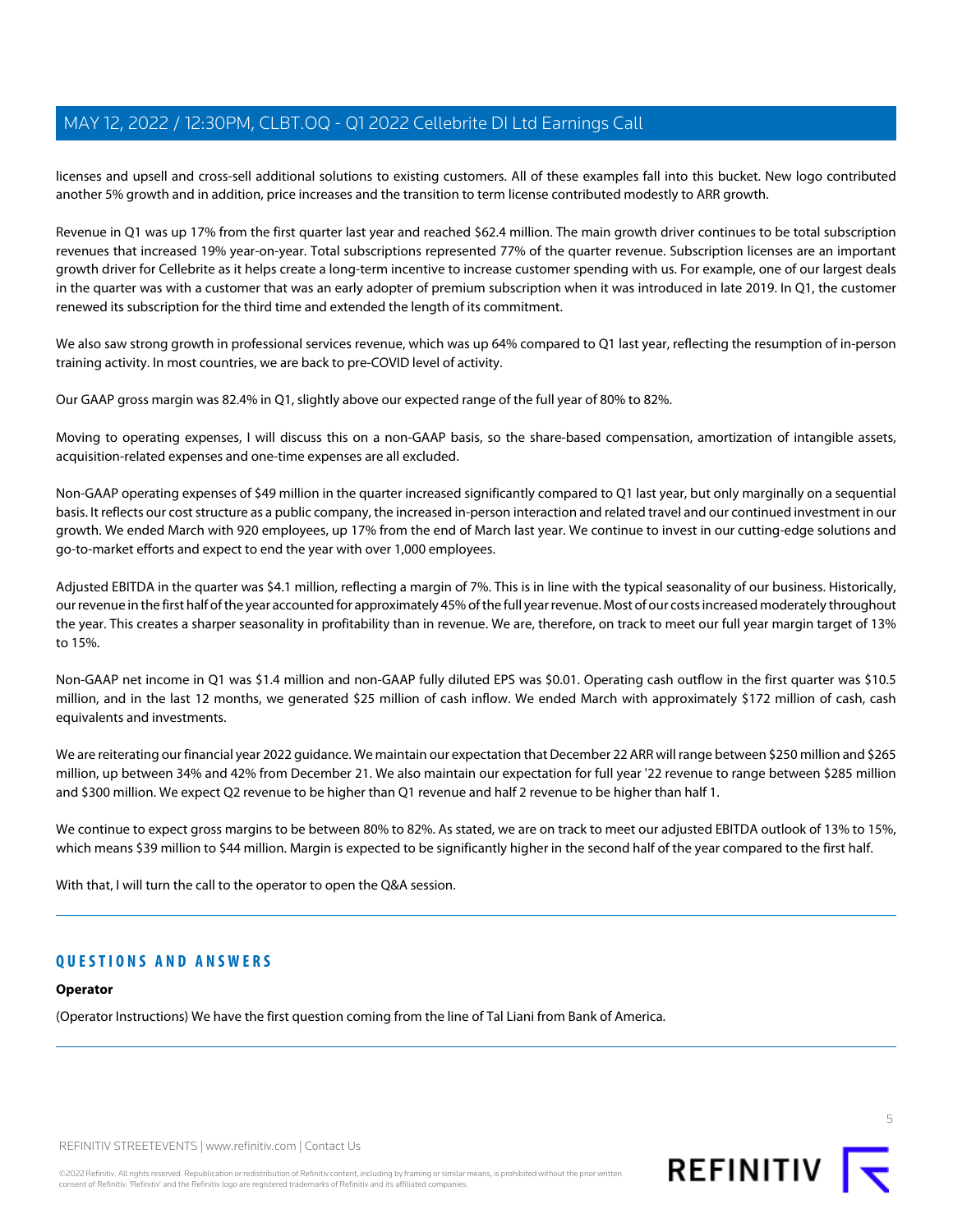#### <span id="page-5-1"></span>**Tomer Zilberman**

This is Tomer Zilberman on for Tal Liani. Just a quick one for me. NRR of 128% was a bit lower than the past couple of quarters. Just want to get any takeaways there.

#### **Dana Gerner** - Cellebrite DI Ltd. - CFO

So as we describe when we are transitioning to subscription, we expect ARR and NRR to align throughout the years towards the revenue growth. So this was quite expected, considering the fact that the first step of, moving to subscription provide higher NRR than when you are aligning to a long-term subscription business model.

#### **Operator**

<span id="page-5-0"></span>Next question comes from the line of Jamie Shelton from Deutsche Bank.

#### **Jamie Shelton** - Deutsche Bank AG, Research Division - Research Associate

Can you hear me okay?

## **Dana Gerner** - Cellebrite DI Ltd. - CFO

Sorry, Jamie, can you repeat?

#### **Jamie Shelton** - Deutsche Bank AG, Research Division - Research Associate

Can you hear me okay? Just checking.

#### **Dana Gerner** - Cellebrite DI Ltd. - CFO

Yes, yes, we can hear you.

# **Yossi Carmil** - Cellebrite DI Ltd. - Founder, CEO & Director

Quality is not bad.

#### **Jamie Shelton** - Deutsche Bank AG, Research Division - Research Associate

I was just curious to see how momentum is in getting your UFED base connected to premium enterprise. I think you gave us some helpful color maybe last quarter when it was initially announced. So it was yes, curious to see if there's any momentum there?

#### **Dana Gerner** - Cellebrite DI Ltd. - CFO

So as Yossi mentioned in the call, we have launched the premium enterprise last year and just showcased the premium as a service. We started introducing customer with premium enterprise, and we are seeing increased number of UFED connected to the premium by having more and more customers adopting the premium enterprise is their main advanced access solution. We do not provide currently exact numbers, but we are on track with our annual expectation and 2022 plan.



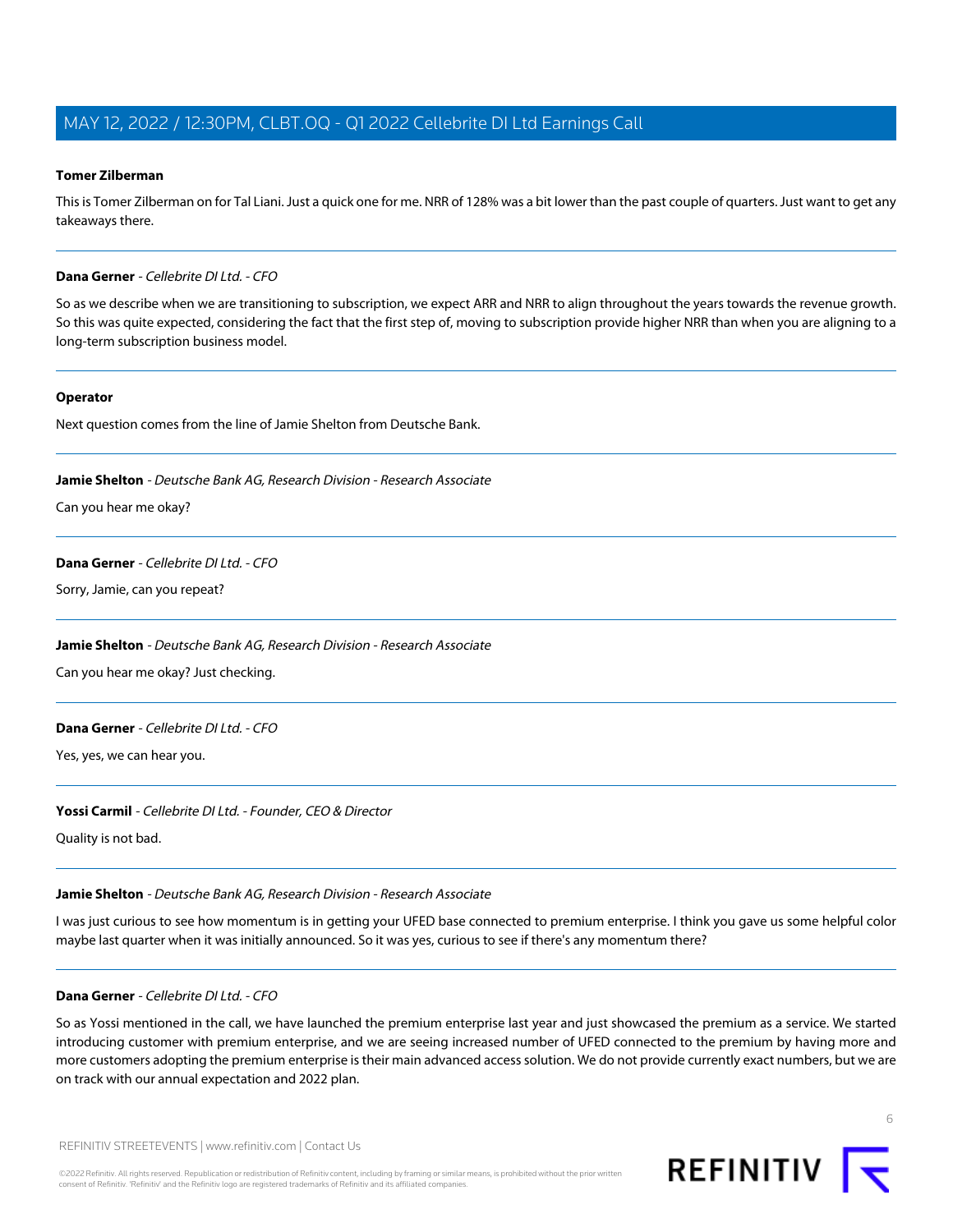## **Yossi Carmil** - Cellebrite DI Ltd. - Founder, CEO & Director

Yes just to add that, as we said last time, premium enterprise is our main vehicle to bring advanced capabilities to the field to all UFED obviously, combined with continuous investment on the UFED as such, the access, the decoding and the revenue. So we are basically very pleased with the way premium enterprise is performing at the moment. And as I said, remain the main major growth engine as part of collect and review activity.

#### **Operator**

<span id="page-6-0"></span>Next question comes from the line of Louie DiPalma from William Blair.

#### **Michael Louie DiPalma** - William Blair & Company L.L.C., Research Division - Analyst

Given all of the global geopolitical tension, there's been a lot of industry news related to open source intelligence. And with that context, I was wondering, what has been the early adoption for your digital clues acquisition? Has it met your early expectations? And do you have plans for further investing in the digital clues asset and open source intelligence in general?

# **Yossi Carmil** - Cellebrite DI Ltd. - Founder, CEO & Director

First of all, I have to say that we are very pleased with the investment and very pleased with the fact that open source intelligence is part of our offering. Q1, we can see that we have an increasing pipeline. I would say, mainly in Europe, Asia Pacific and Latin America. And on top of that, there is a clear strong need in the U.S.A. on the state and local and on the federal side, which is obviously the case.

Good traction on adopting is the investigation space. Again, there are many OSINT tools, but having an OSINT as a standard tool for investigation for policing combined with the digital intelligence or connected to our Pathfinder, this is a key relative advantage of Cellebrite and that resonates very well in police. And there is also expected interest in the intelligence department within the police and in some intelligence organizations. So we are very pleased with the start of the end of promise so far.

# **Dana Gerner** - Cellebrite DI Ltd. - CFO

We can also say that we are seeing an increased pipeline.

# **Michael Louie DiPalma** - William Blair & Company L.L.C., Research Division - Analyst

Great. And on the last earnings call, I believe you mentioned your target to increase your quota-bearing headcount by 35% this year in order to take advantage of the healthy budget and your pipeline. So I was wondering do you have a status update on that target? Do you still plan to increase headcount by that amount?

#### **Dana Gerner** - Cellebrite DI Ltd. - CFO

So we -- to my memory, we are speaking about 1,000 plus employees. We are -- we said 920 in by the end of this quarter. And we do expect to cross the 1,000 by the end of the year. This is according to our budget and plans to meet our go-to-market and investment in technology, and we are on track.



7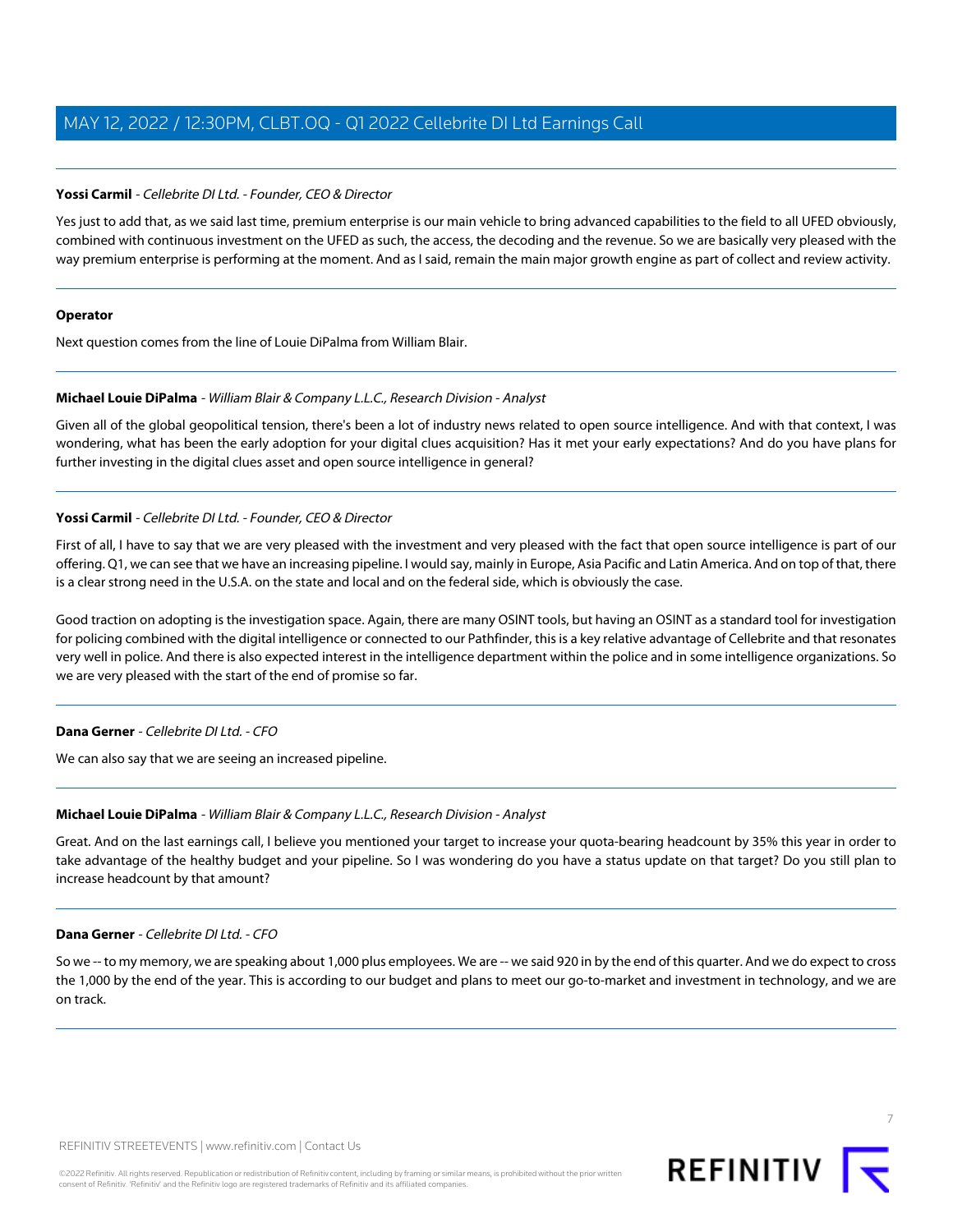## **Michael Louie DiPalma** - William Blair & Company L.L.C., Research Division - Analyst

Great. And one last one, last year, you announced a partnership with Axon, and you recently disclosed your partnership with Chainalysis. Can you discuss your decision to build the technology yourself versus partnering with a third-party? And how you expect your partnerships with Chainalysis and Axon to evolve over time?

## **Yossi Carmil** - Cellebrite DI Ltd. - Founder, CEO & Director

I would say, a generic statement to the partnerships. I think that when a company like us come with a clear aim to build an end-to-end investigative flow from the context of mode of operation of customers, we do not necessarily need to offer everything ourselves. It's a multi-vendor environment, and at the end of the day, we want to bring value to the customer. A key in such a strategy or customer approach is to know how to have an open system and collaborate with other vendors, good vendors, qualitative vendors that together with us, bring value to the customer because that's basically the end of the game. So the go-to-market of Cellebrite is not necessarily doing everything by itself, but also do partnerships, work with channels and obviously, the non-organic part, which is less relevant to what you were asking.

The partnership with Chainalysis is a great value to customers because Chainalysis is a leading blockchain - or has a leading blockchain data platform. And obviously, the usage of cryptocurrency increases, so leveraging on this technology for criminal activity is a key element for our customers. Their expertise will be, I would say, seamlessly integrated into Cellebrite suite of solutions, PA and Pathfinder, and through this partnership, Cellebrite and Chainalysis are offering customers a window, I would say, to sophisticated criminal activity that begin, I would say, funded through cryptocurrency and masked by the anonymity of blockchain. Customers basically are able to identify cryptocurrency-related activities, track the flow, create secure trail of evidence in a single place and part of -- or I would say, as part of the digital investigation.

As for Axon, this is really valuable for the customers, with ability to connect between well-collected investigative data from our tools and analyzed by the Pathfinder and the connectivity, the integration with Evidence.com. So that's in a nutshell regarding the philosophy. That's about those 2: Cainalysis is just starting, Axon - we finished the integration, and we are expecting a mutual approach to customers, again, to bring the value.

#### **Operator**

(Operator Instructions) We have no more questions at this time. I would like to hand back over to the speakers for final remarks.

#### **Yossi Carmil** - Cellebrite DI Ltd. - Founder, CEO & Director

All right. So before we conclude today's call, I would like to thank you all for joining us and wish you all a nice day. Thank you very much.

#### **Operator**

That does conclude our conference for today. Thank you for participating. You may all disconnect.

8